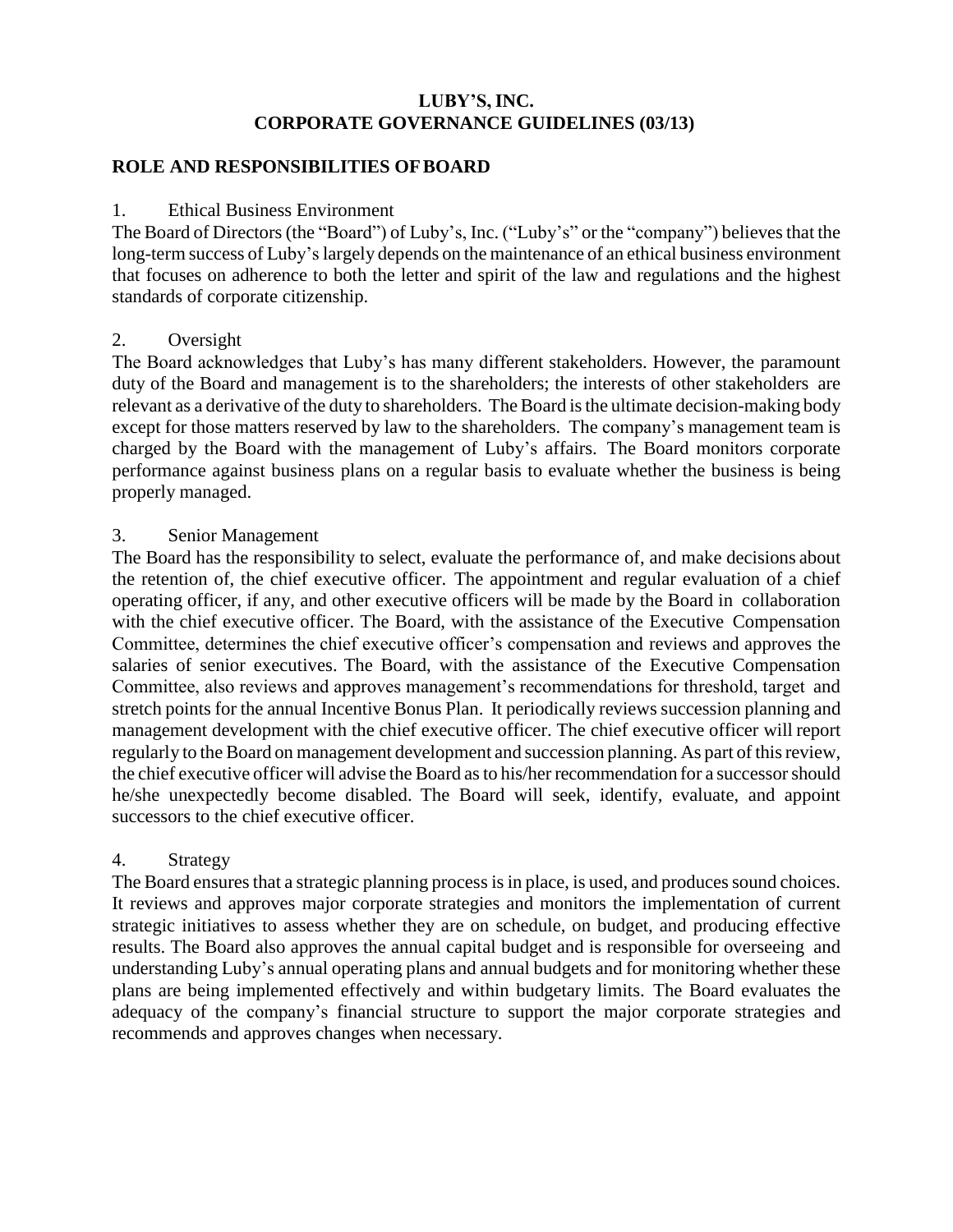# 5. Material Transactions

The Board reviews and approves significant capital allocations and expenditures and material transactions not in the ordinary course of business. For example, the Board, through the Finance and Audit Committee, reviews and approves the issuance of debt and equity securities and the repurchase of the company's outstanding securities, and it also reviews and approves new bank lines of credit and significant changes thereto.

# 6. Internal Controls, Reporting, and Compliance

The Board satisfies itself as to the adequacy of internal controls, risk management, financial reporting and compliance with laws and regulations.

7. Nomination of Directors

The Board and the Nominating and Corporate Governance Committee (the "Governance Committee") nominate directors to serve on the Board and ensure that the structure and practices of the Board provide for sound corporate governance

8. Selection and Oversight of Independent Auditors; Oversight of Financial Statements

The Finance and Audit Committee of the Board has the sole responsibility to appoint, compensate, and replace Luby's independent accounting firm that audits Luby's financial statements and to preapprove the engagement terms and the provision of any audit and non-audit services performed by such accounting firm for Luby's. The Finance and Audit Committee has direct responsibility, and the Board has a corresponding and supplemental responsibility, for monitoring the performance of such accounting firm and guarding against any compromise of its independence, as well as overseeing the financial statements prepared by management, with the goal of assuring that they fairly present Luby's financial condition, results of operations, cash flows, and related risks in a clear and understandable way.

# **NEW DIRECTOR CANDIDATE SELECTIONPROCESS**

# 9. Membership Criteria

The Nominating and Corporate Governance Committee is responsible for recommending to the Board the appropriate skills and characteristics for prospective Board candidates in the context of the current Board makeup and the perceived needs of Luby's at that point in time.

The Governance Committee will consider candidates based upon:

- The size and existing composition of the Board
- The number and qualifications of candidates
- The benefit of continuity on the Board
- The relevance of the candidate's background and experience to issues facing the Company.
- Their outstanding achievements, professional integrity, and ability to make independent analytical inquiries.
- The Company's present as well as future needs.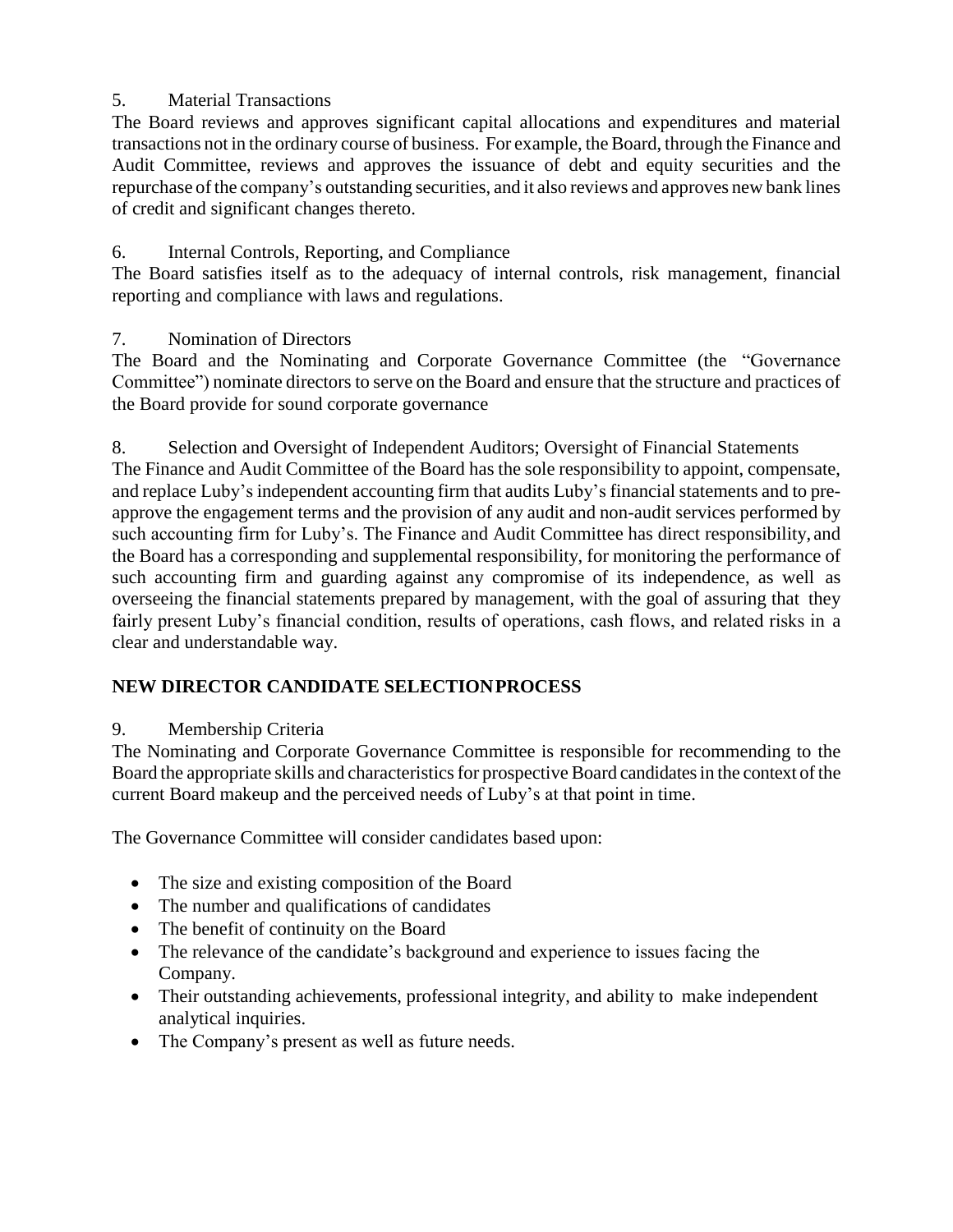In filling director vacancies on the Board, the Governance Committee will recommend candidates for director positions who will help create a collective membership on the Board with varied experience and perspective and who:

- Have demonstrated leadership, and significant experience in an area of endeavor such as business, finance, law, public service, banking or academia. Directors should be selected so that the Board has an appropriate mix of skills in core areas such as accounting and finance, corporate management, industry knowledge and strategic planning.
- Exhibit integrity and have relevant expertise and experience, and be able to offer advice and guidance based upon that expertise;
- Comprehend the role of a public company director, particularly the fiduciary obligations owed to the Company and its shareholders;
- Directors should be financially literate and have a sound understanding of business strategy, business environment, corporate governance and Board operations.
- Have a perspective that will enhance the Board's strategic discussions.
- Be willing to dedicate sufficient time to Company business.
- Support the ideals of the Company's Policy Guide on Standards of Conduct and Ethics, and are not engaged in any activity adverse to, or do not serve on the Board of another company whose interests are adverse to, or in conflict with the Company's interests.
- Be able to exercise sound business judgment.
- At least one member of the Board should have the qualifications and skills necessary to be considered an "Audit Committee Financial Expert" under the Sarbanes-Oxley Act of 2002, for the purpose of serving on the Audit Committee.
- A majority of the Board of Directors must be comprised of "Independent" Directors, as that term is defined by the NYSE and/or the SEC; and
- Maintain a Board that reflects diversity, including but not limited to gender, ethnicity and experience.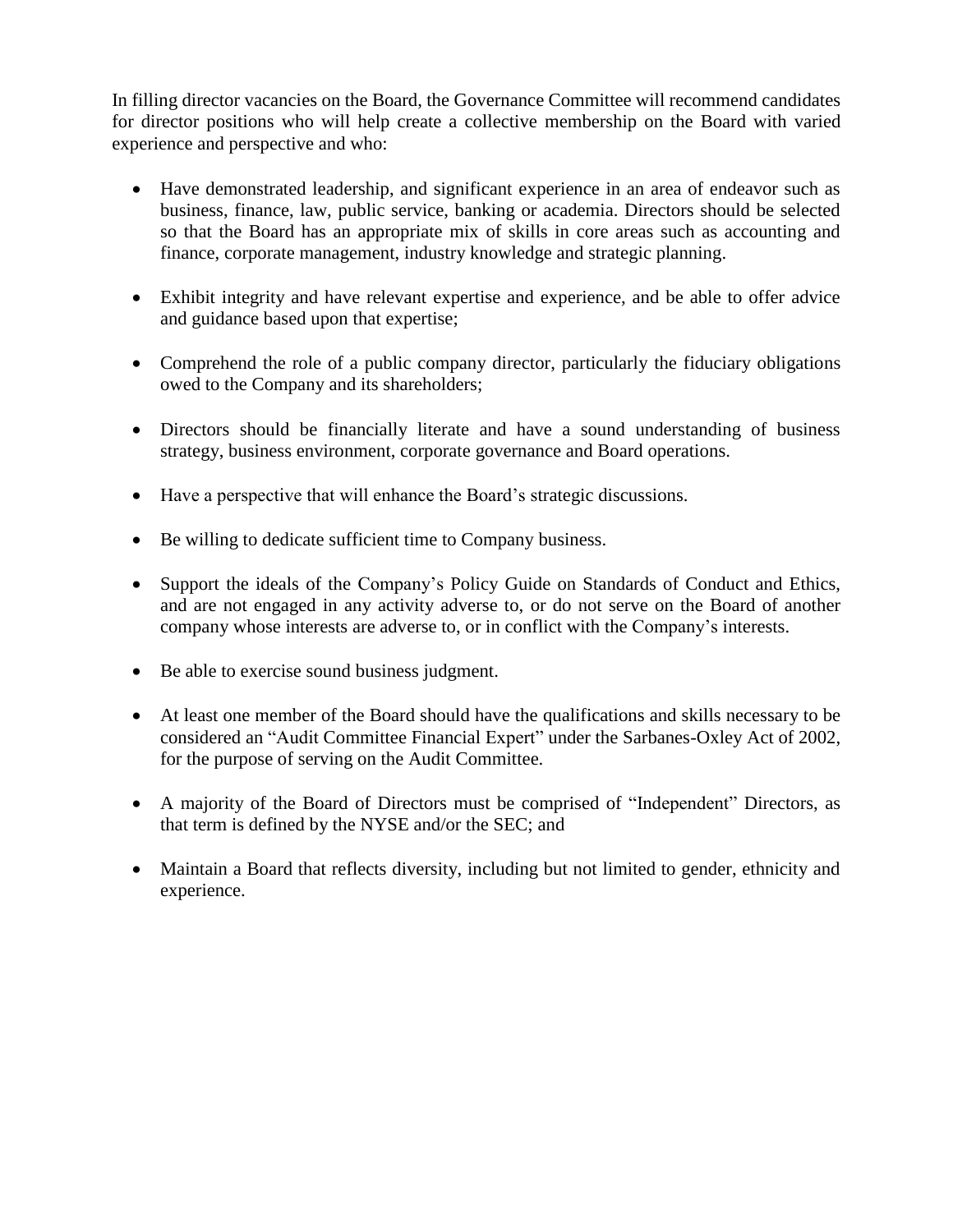## 10. Screening, Selection, and Invitation to Serve

Luby's bylaws provide that director candidates standing for election by the shareholders shall be nominated by the Board or by a shareholder as provided in the bylaws. Vacanciesin the Board shall be filled by selection of the current directors. The Nominating and Corporate Governance Committee is responsible for screening potential candidates with input from all Board members. The chairman will coordinate the extension of an invitation to Board membership. The Nominating and Corporate Governance Committee ("Committee") will generally use the following process when recruiting, evaluating and selecting new director candidates. Throughout the process, the Committee will keep the full Board informed of its progress.

In the event that the Committee elects to proceed with a search for a new Director Candidate, the Committee will prepare a target candidate profile.

The Committee will develop an initial list of Director Candidates by utilizing the personal network of the Board, and considering any previously recommended nominees. In addition, the committee may also retain a search firm to assist it in developing a list of director candidates.

The Committee will screen the resulting slate of director candidates to identify individuals who best fit the target candidate profile and the guidelines for membership on the Board of Directors. From this review, the committee will prepare a list of preferred candidates and present it to the full Board and CEO for input.

The Committee will designate an individual to initiate contact with the candidate to determine his or her interest in being considered for membership to the Board.

The Chairman and at least one member of the Committee shall interview the prospective candidate. Reference checks shall also be performed.

Based on input received from the candidate interviews, the Committee will determine whether to recommend the candidate to the full Board of Directors for membership. An effort will be made to introduce the candidate to the Board prior to his or her election.

The Board of Directorsshall vote on whether to nominate the candidate for election to the Board, or in the case of vacancy on the Board, to elect the candidate to the Board.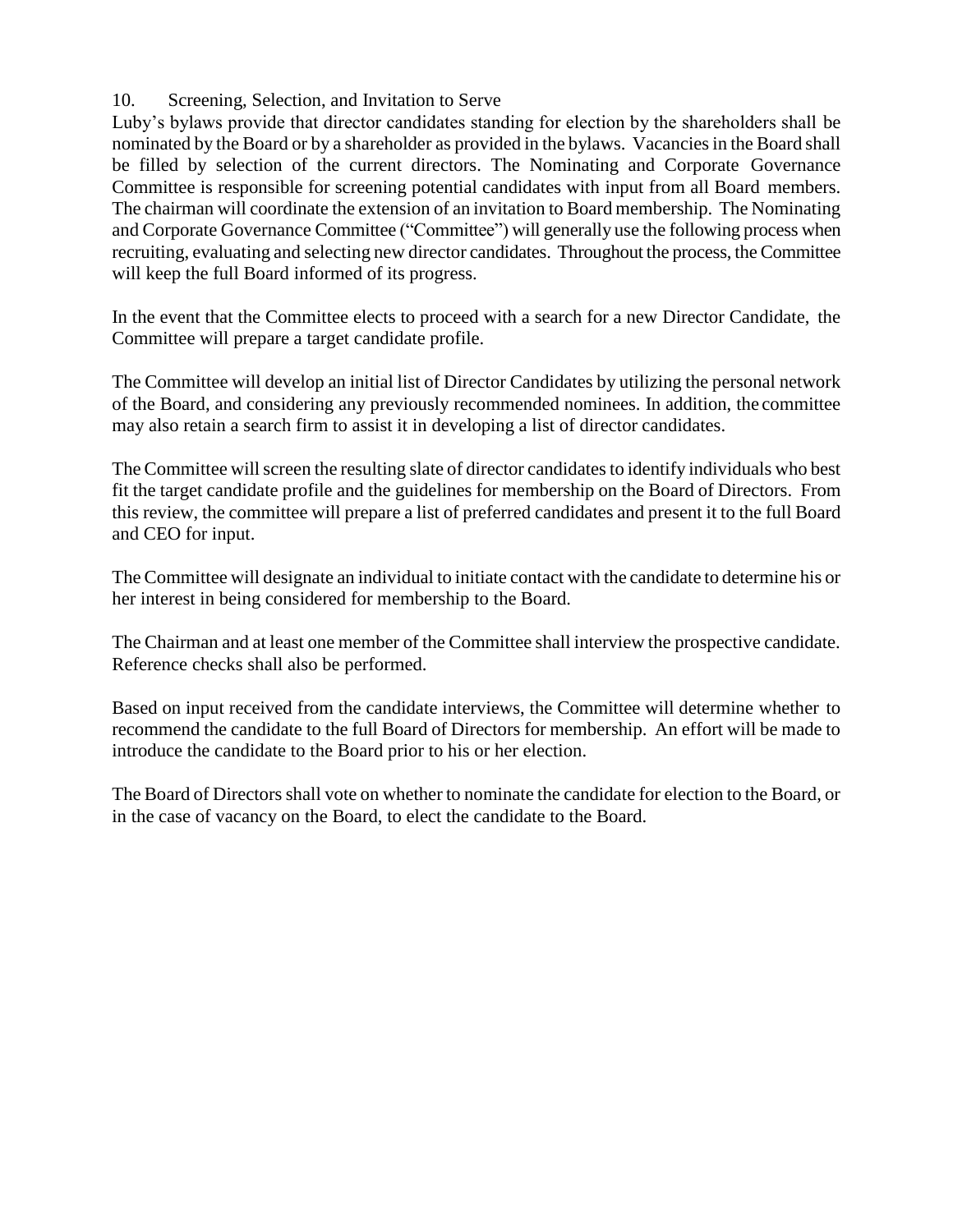# **COMPOSITION OF THE BOARD**

#### 11. Independent Directors

A majority of the Board will be comprised of "independent" directors, as that term is defined from time to time by the listing standards of the New York Stock Exchange. In order to qualify a director asindependent, the Board will affirmatively determine that the director has no material relationship with Luby's (either directly or as a partner, shareholder, or officer of an organization that has a relationship with Luby's). Luby's will disclose these determinations, as required by rules of the New York Stock Exchange. The term "independent," when used in these Guidelines, will have the definition specified from time to time in the listing standards of the New York Stock Exchange.

#### 12. Number of Directors

The Board believes that the number of directors should not be less than nine or more than twelve. The Board may adjust the number upward to accommodate an outstanding potential candidate or during periods of transition when new directors may overlap with retiring directors.

## 13. Directors Who Change Principal Job Responsibility

Directors who have a significant change in their professional roles and responsibilities, such as retirement or a change in employer, should submit a letter to the chairman of the Board explaining the circumstances. The Board, through its Nominating and Corporate Governance Committee, should review the circumstances and decide whether it is in the best interest of Luby's that the director continues to serve.

#### 14. Retirement Age and Term Limits

A director shall not be eligible to stand for election or reelection to the Board upon reaching the age of 73 years of age or older. A director will offer his or her resignation from the Board upon reaching the age of 73 years effective at the next annual meeting of shareholders. The Board has not established term limits for directors; however, the Nominating and Corporate Governance Committee should consider each director's contribution to the Board every year, prior to his or her nomination for reelection.

#### **BOARD LEADERSHIP**

## 15. Chairman/Chief Executive Officer

Corporate policy allows for separation of the office of chairman and chief executive officer. This policy is intended to preserve flexibility for the Board regarding the selection of chairman and chief executive officer and the independence of those positions.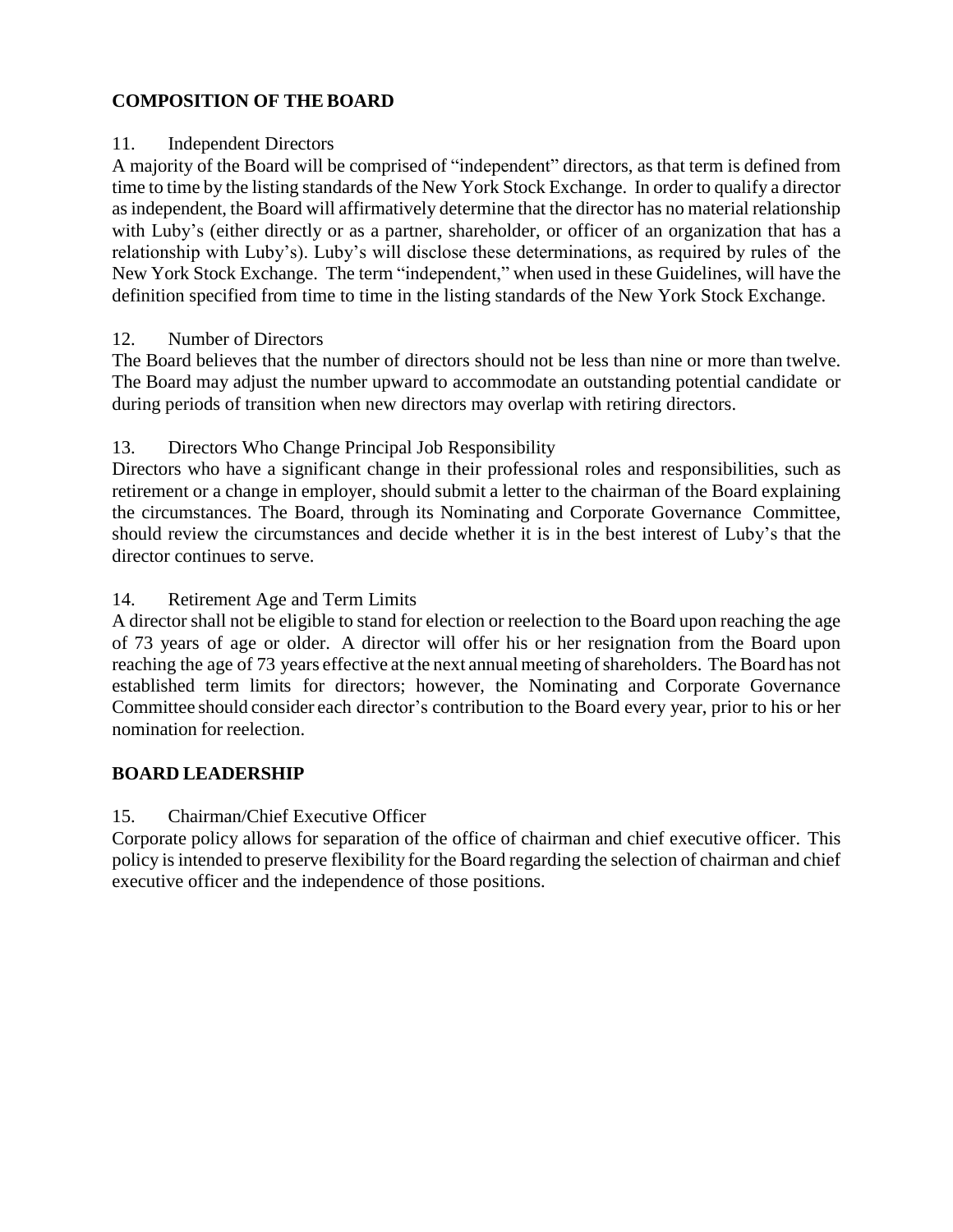## 16. Presiding Independent Director

If the offices of the chief executive officer and chairman are notseparate or, for any other reason, the chairman is not independent, the independent directors will elect one of their number to serve as a continuing presiding independent director. The presiding independent director will chair meetings of independent directors, will facilitate communications between other members of the Board and the chief executive officer and chairman, and will assume other duties which the independent directors as a whole may designate from time to time. The presiding independent director also may be responsible for representing the non-management directors or independent directors with respect to certain matters asto which the views of the non-management or independent directors are sought pursuant to specific provisions of these Guidelines or otherwise in a manner consistent with these Guidelines. Directors are always free to communicate directly with the chief executive officer and chairman. The name of the presiding independent director, if there is one, will be disclosed in Luby's annual proxy statement to facilitate communications by shareholders and employees with the non-management directors.

## **FUNCTIONING OF THE BOARD**

## 17. Board Meetings

Directors are expected to attend Board meetings and meetings of the committees on which they serve, to spend the time needed, and to meet as frequently as necessary to properly discharge their responsibilities. Meetings should include presentations by management and, when appropriate, outside advisors or consultants, as well as sufficient time for full and open discussion. Article III of Luby's bylaws spells out required procedures for calling and conducting meetings of the Board in order to conduct corporate business. The Board sets the number and schedule of regular Board meetings for the entire year at the annual meeting of the Board immediately preceding the annual meeting of the shareholders of the company. Currently, the Board has five regular meetings each year. The chairman, the chief executive officer, or a majority of directors may call special meetings of the Board as necessary.

## 18. Board Agendas

The chief executive officerin conjunction with the chairman and committee chairs will establish and publish an agenda for each meeting of the Board. Board members may suggest items for inclusion on the agenda and may raise for discussion at any Board meeting subjects not on the agenda.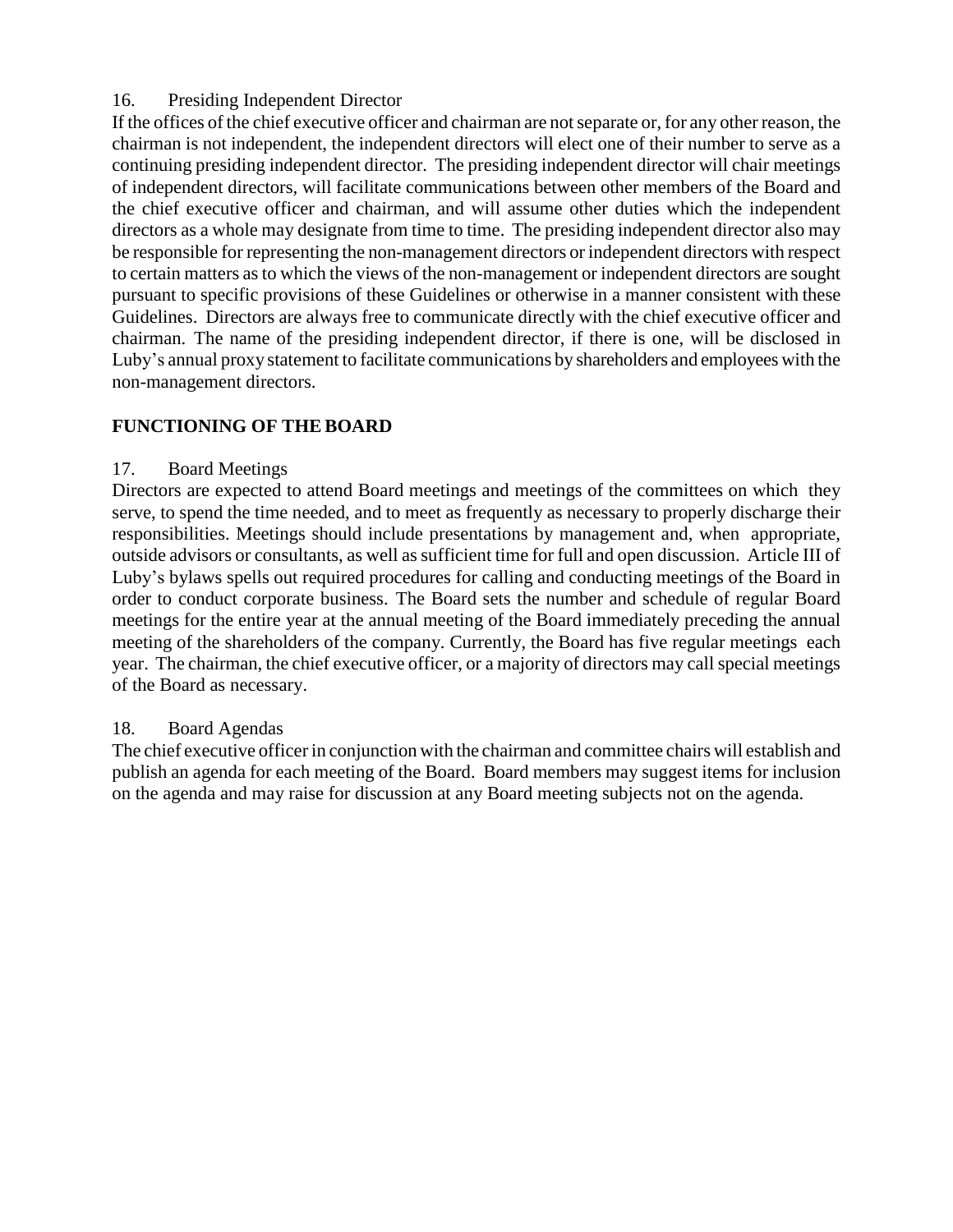## 19. Board Materials Distributed in Advance

Management is responsible to ensure that the agenda for each meeting is distributed in advance of the meeting, together with written materials that are important to the Board's understanding of the business of the meeting and presentations on special subjects. The agenda and accompanying materials should be distributed at least one week in advance of the meeting to permit directors to prepare for the meeting. This will conserve Board meeting time and allow discussion to focus on questions and analysis of these materials. Management will try to keep materials as brief as possible while still providing the desired information. Lengthy reports or documents, when practical, should be accompanied by executive summaries. Directors are encouraged to comment on the adequacy and effectiveness of materials provided. Directors are expected to review the agenda and accompanying materials before the meeting.

## 20. Attendance of Non-Directors at Board Meetings

The chief executive officer may invite members of senior management who are not Board members to regularly participate in portions of the Board meeting. Further, the Board encourages the participation at Board meetings of members of management who can provide additional insight into items being discussed or who have substantial future potential in the Company and who should be given exposure to the Board. Portions of all Board meetings will be reserved for private deliberation among Board members.

## 21. Separate "Executive Session" Meetings of Non-management Directors

Non-management directors will regularly meet in executive sessions, without the presence of management directors or executive officers of Luby's (except to the extent the non-management directors request the attendance of any executive officers). In addition, as a matter of practice, nonmanagement directors will meet at the conclusion of the regularly scheduled Board meetings whenever requested by an individual Board member, either in advance of or during Board deliberations. They may also meet at other times when the need to do so is established by the chairman or the presiding independent director, as appropriate, or upon the Board's own motion. The chairman or, if the chairman is not independent, the presiding independent director, will preside over the executive sessions of non-management directors. The chairman/presiding independent director is responsible for keeping the chief executive officer informed of any substantive deliberations in such executive sessions. These meetings may include a discussion with the chief executive officer, to the extent requested by the non-management directors.

## 22. Meetings of Independent Directors

If non-management directors include directors who are not independent, then all independent directors will meet in executive session at a regularly scheduled meeting at least once each year.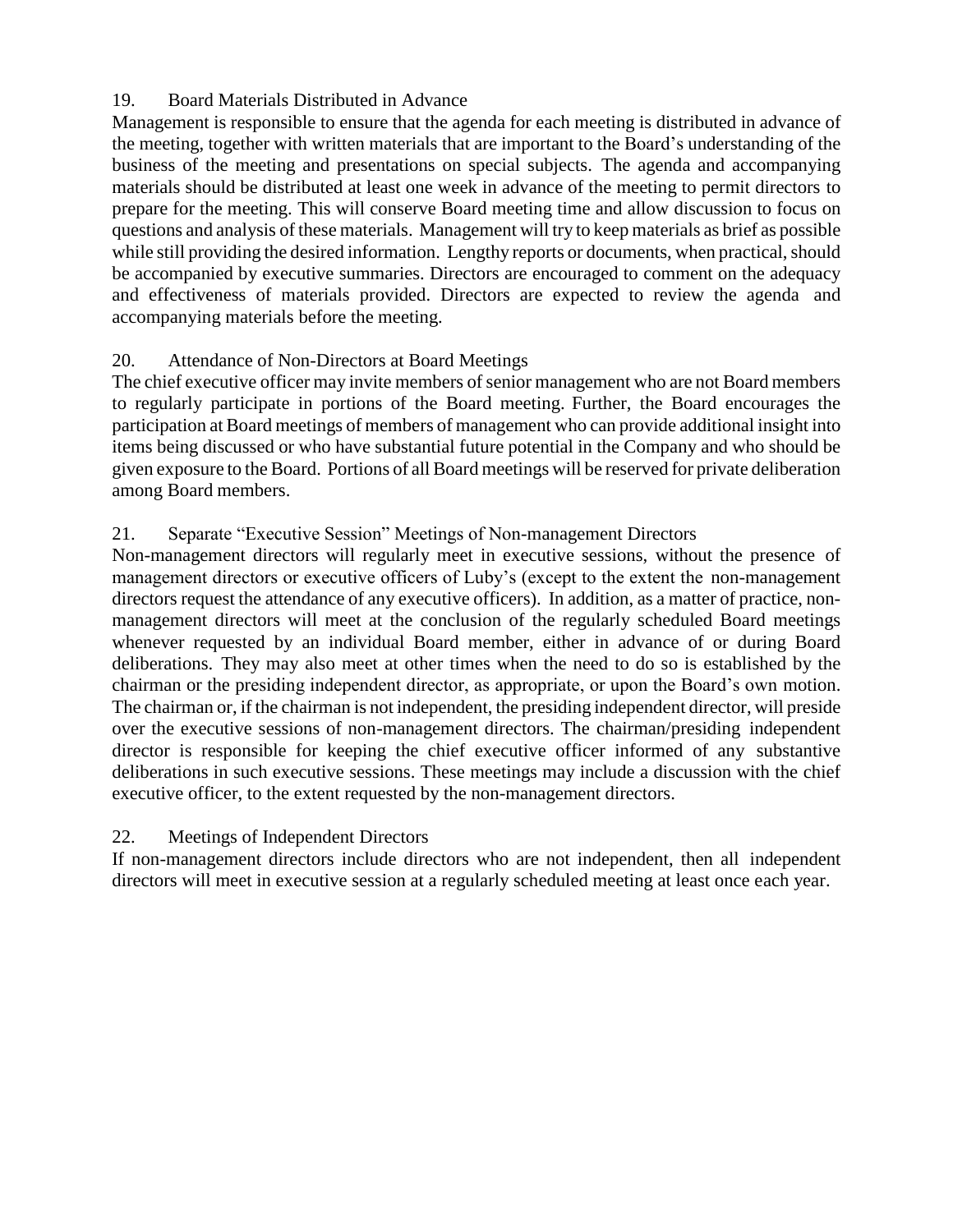## **FUNCTIONING OF COMMITTEES OF THEBOARD**

#### 23. Board Committees

The Board will have at all times a standing Finance and Audit Committee, an Executive Compensation Committee and a Nominating and Corporate Governance Committee. The current standing committees of the Board are: Executive, Finance and Audit, Personnel and Administrative Policy, Executive Compensation, and Nominating and Corporate Governance. From time to time the Board may create a new or disband an existing committee depending on particular interests of the Board, issues facing Luby's, or legal requirements.

## 24. Committee Charters

Each committee should, with leadership from its chair, maintain a charter describing its duties and responsibilities, as well as qualifications for committee membership, procedures for committee member appointment and removal, committee structure and operations and committee reporting to the Board. Charters developed or amended will be reviewed by the Executive Committee and approved by the full Board.

## 25. Scheduling of Committee Meetings and Committee Agendas

The chair of each committee, in collaboration with management and the chairman of the Board and with reference to the committee's charter, determine the frequency, length, and agenda of each meeting of the committee.

## 26. Committee Reports to the Board

The chair of each committee, with the support of management, will report to the full Board as soon as practical following a committee meeting all significant matters discussed and will present recommendations of the committee to the Board for action, review, or approval, as appropriate, at each Board meeting. Minutes of all committee meetings will be distributed to all Boardmembers.

## **MISCELLANEOUS**

## 27. Board Access to Management

Board members have access to Luby's management, as necessary to fulfill their obligations as members of the Board, and will keep the chief executive officer, chief operating officer and the chairman informed of any matters of substance and concerns that may arise therefrom. Board members should use judgment to insure that this contact is not distracting to business operations or that it could be perceived as infringing on the responsibilities of the chief executive officer. Correspondence from a Board member to a member of management should be copied to the chief executive officer and chairman.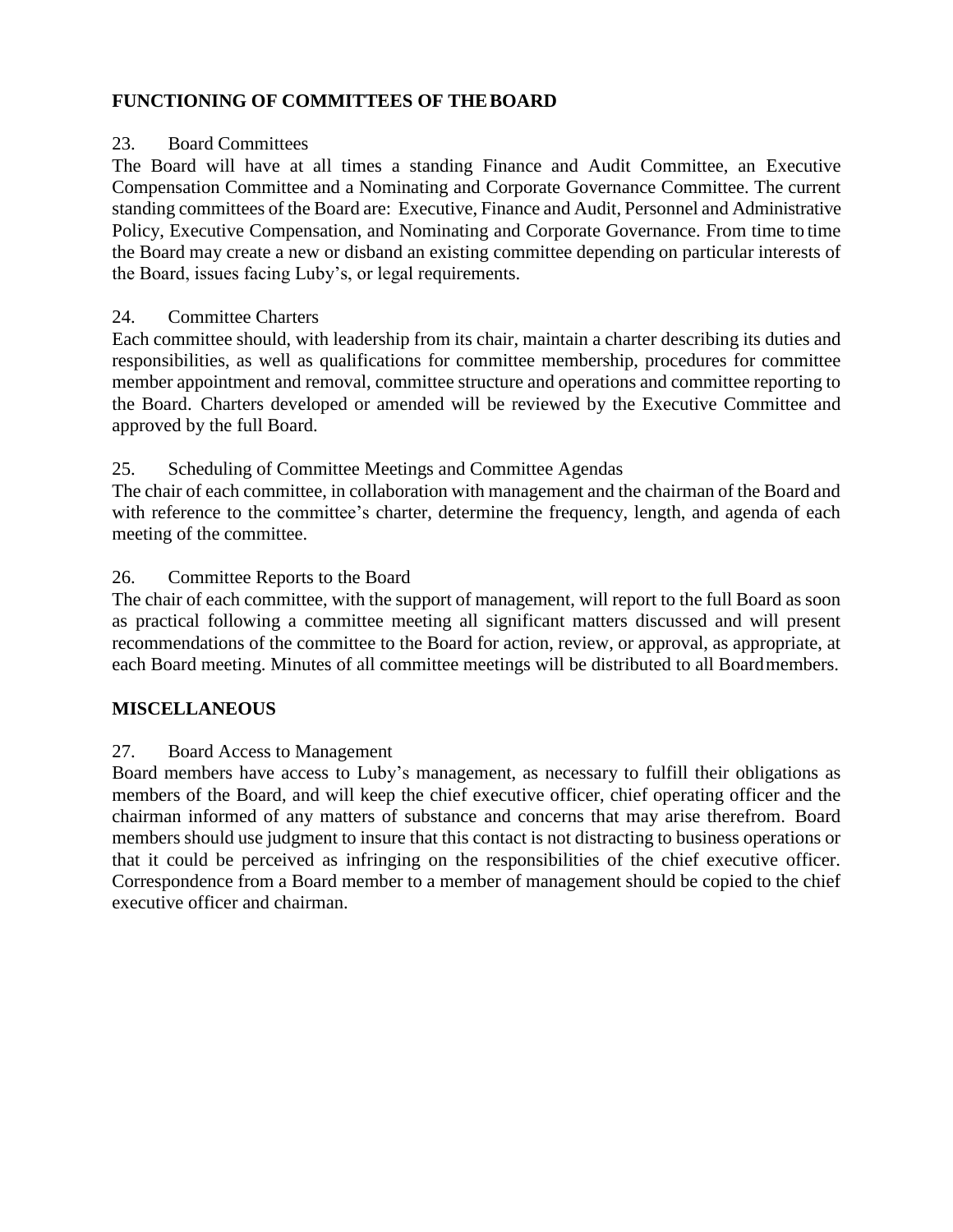## 28. Communications with the Public and Various Constituencies

The chief executive officer is responsible for establishing effective communications with Luby's various constituencies, i.e. press, shareholders, potential investors, customers, communities, suppliers, creditors, and corporate partners. Management speaks for Luby's, and Board members should initiate communication with these constituencies only with the consent and generally at the request of management. However, the Board may respond to communications directed to the Board by shareholders and members of the public. In accordance with rules of the Securities and Exchange Commission and the New York Stock Exchange, Luby's will publicly disclose a method by which shareholders and other interested parties may communicate directly with the non-employee directors or the Board as a whole.

## 29. Assessing Board Performance

At least annually the Nominating and Corporate Governance Committee will review with all Board members their perceptions of the performance and effectiveness of the Board and solicit suggestions for improving its performance. The objective isto increase the effectiveness of the Board and not to evaluate individual Board members. The results of this review will be reported to the full Board with the results and recommended action the committee deems appropriate.

At least annually, the Committee will assess the Board's current and projected strengths and needs by, among other things, reviewing the Board's current profile, its guidelines for membership on the Board of Directors, the Company's current and future needs, as well as the Corporate Governance Guidelines.

Each year the members of the Board will participate in a review and assessment of the Board and of each committee. Such evaluations will be discussed both at the Nominating and Corporate Governance Committee meetings, as well as at the Board of Directors meeting. In connection with such reviews, or at any other time, a director with concerns regarding performance, attendance, potential conflicts of interest, or any other concern respecting any other director shall report such concerns to the Chairman of the Governance Committee. The Chairman of the Governance Committee, in consultation with such other directors as he or she deems appropriate will determine how such concerns should be investigated and reported to members of the Governance Committee who are not the director in question ("Disinterested Committee Members"). If the Disinterested Committee Members conclude that the director is not fulfilling his or her duties, they will determine what actions should be taken. Such actions may include, without limitation, the Chairman of the Board or another Board member discussing the situation with the director in question, identifying what steps are required to improve performance, or, if appropriate, requesting that the director resign from the Board.